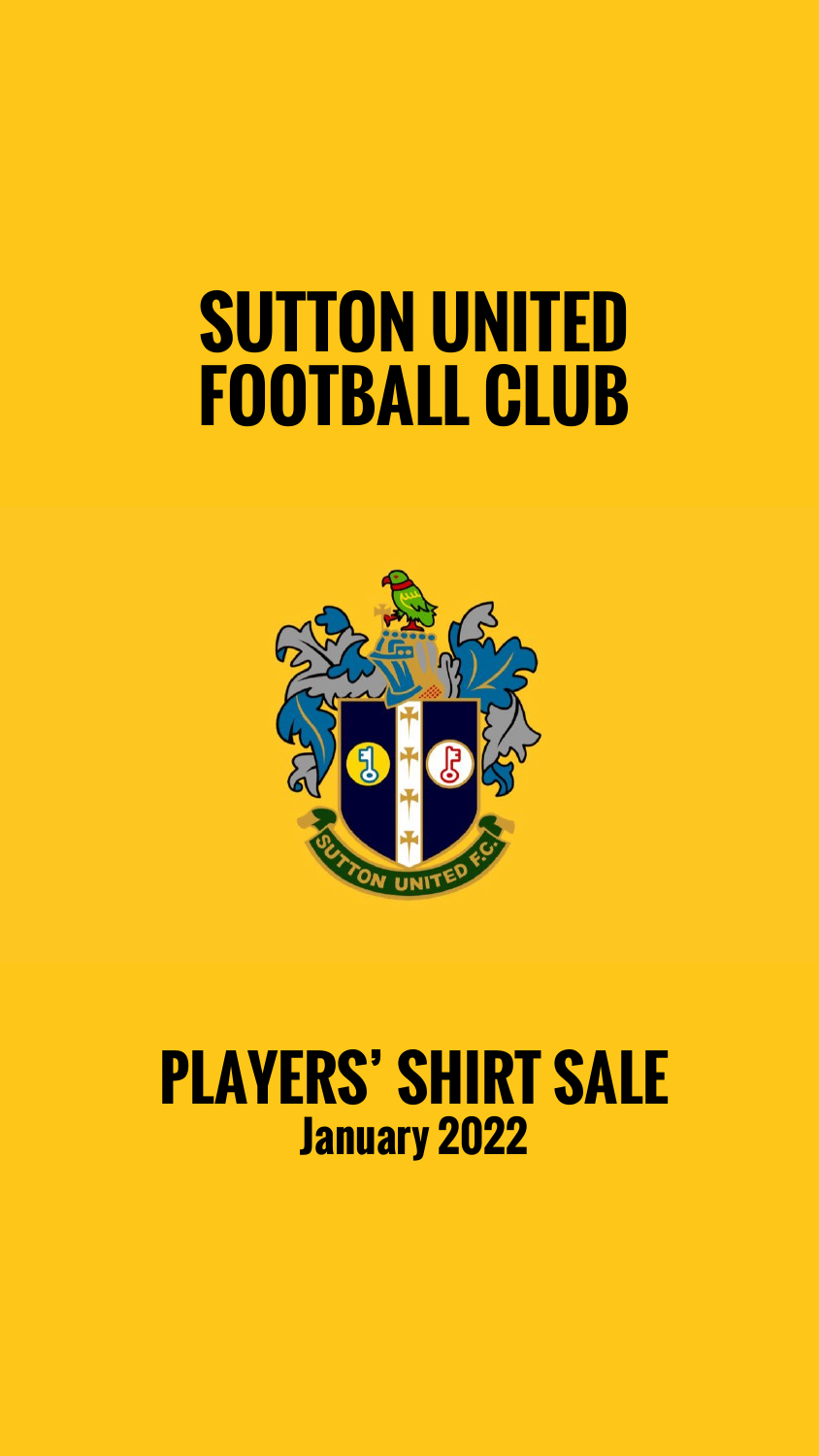# **PLAYERS' SHIRTS 2016 – 2021**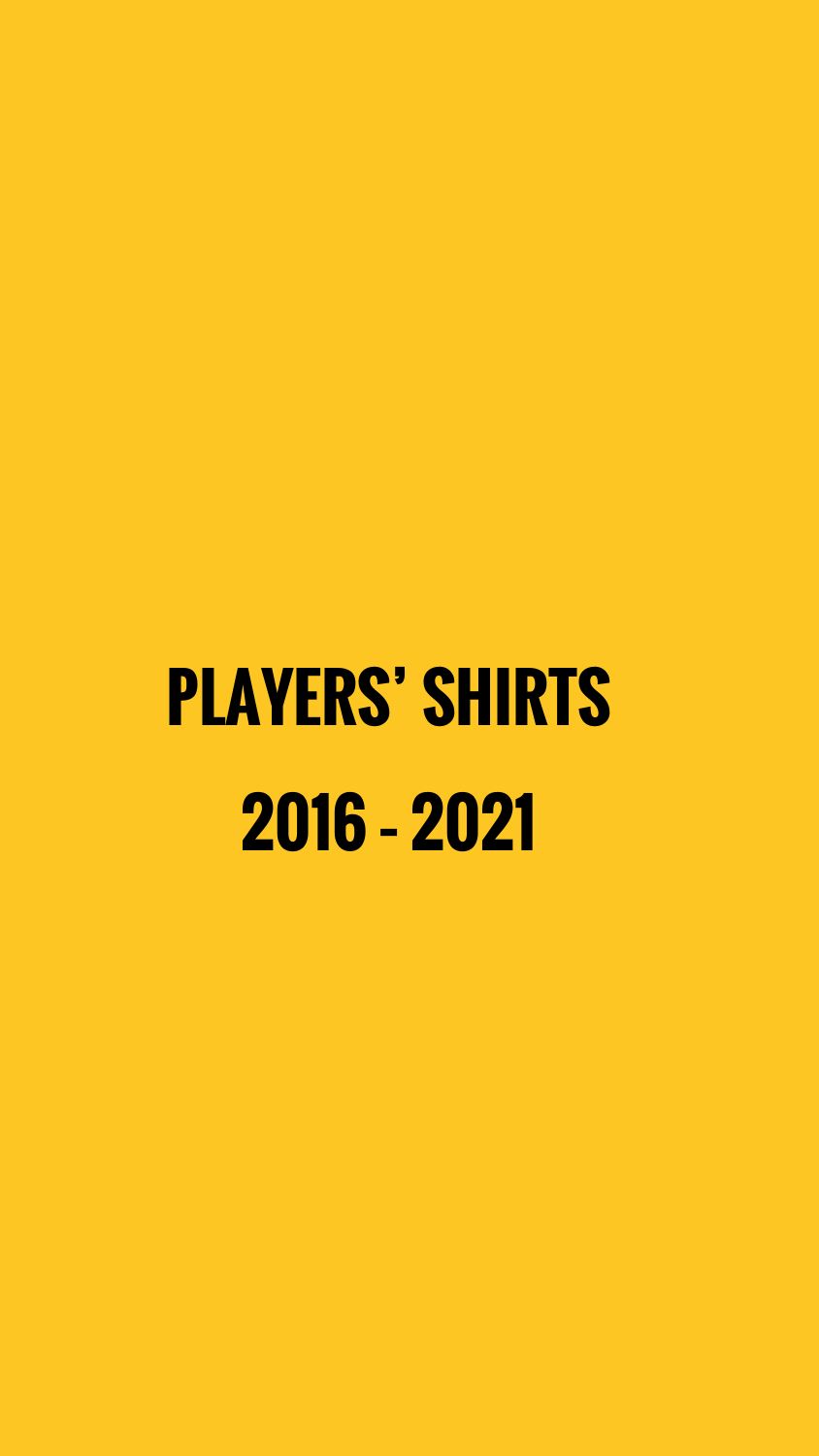# **TO ORDER**

#### All shirts available to buy, Contact Phil Tattersall:

- [phil.tattersall@suttonunited.net](mailto:phil.tattersall@suttonunited.net)
- Tel 07970 430 289

Items posted or collected from club shop. UK postage & packaging cost of £3 (based on one shirt)

Shirt signing by current player arranged on request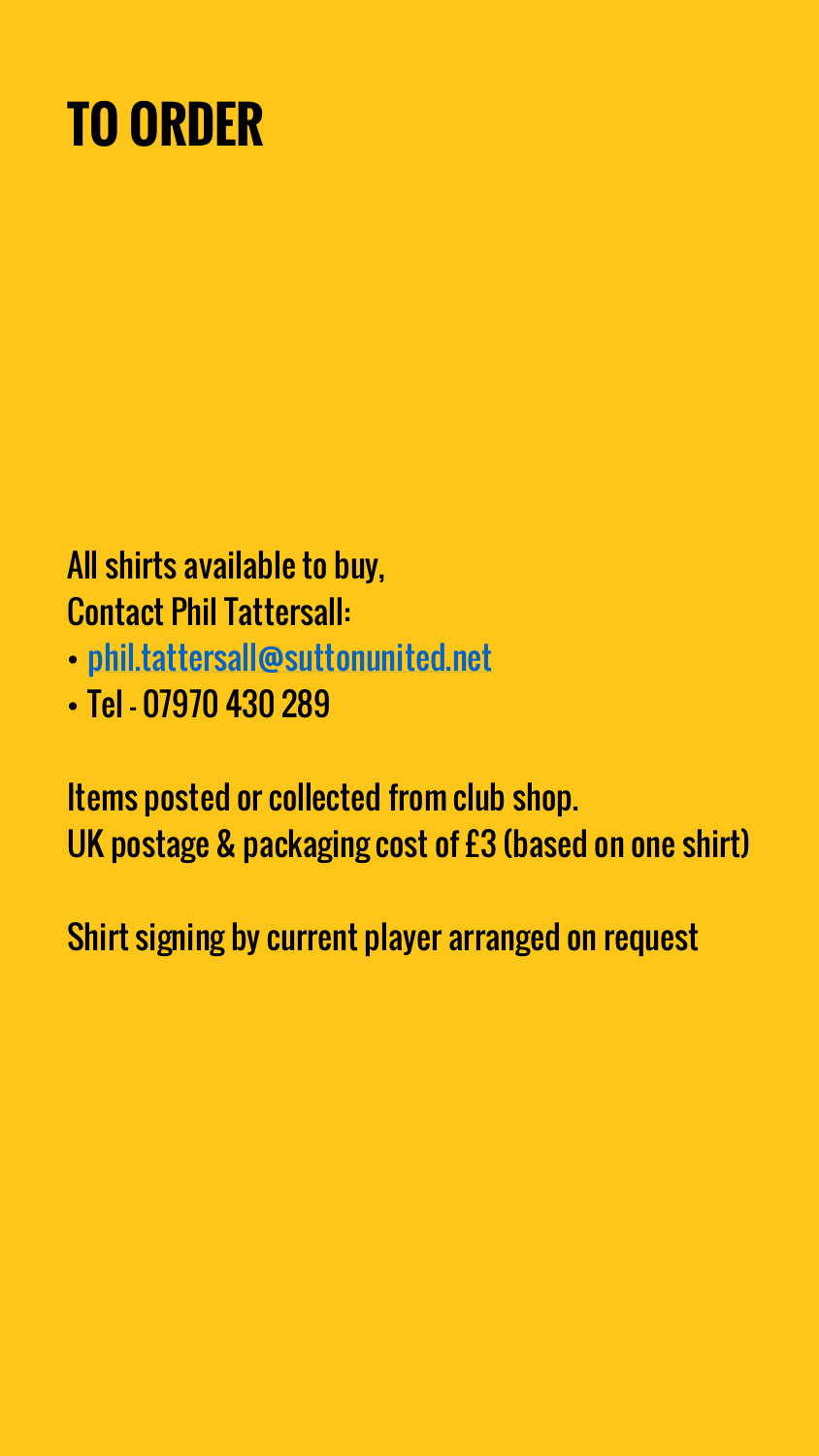# **NEW TO THE COLLECTION**

**Wayne Shaw's shirt for the FA Cup 3rd round tie Vs AFC Wimbledon on January 7th 2017**



**One of Chelsea keeper and emergency SUFC loanee Karlo Ziger's shirt.**



**Both shirts will be auctioned with the highest bidder for each being notified at 7.30pm on Sunday 30th January. Bids via email to [phil.tattersall@suttonunited.net](mailto:phil.tattersall@suttonunited.net) or by text to 07970 430 289 (please include your name). Bidding is open now!**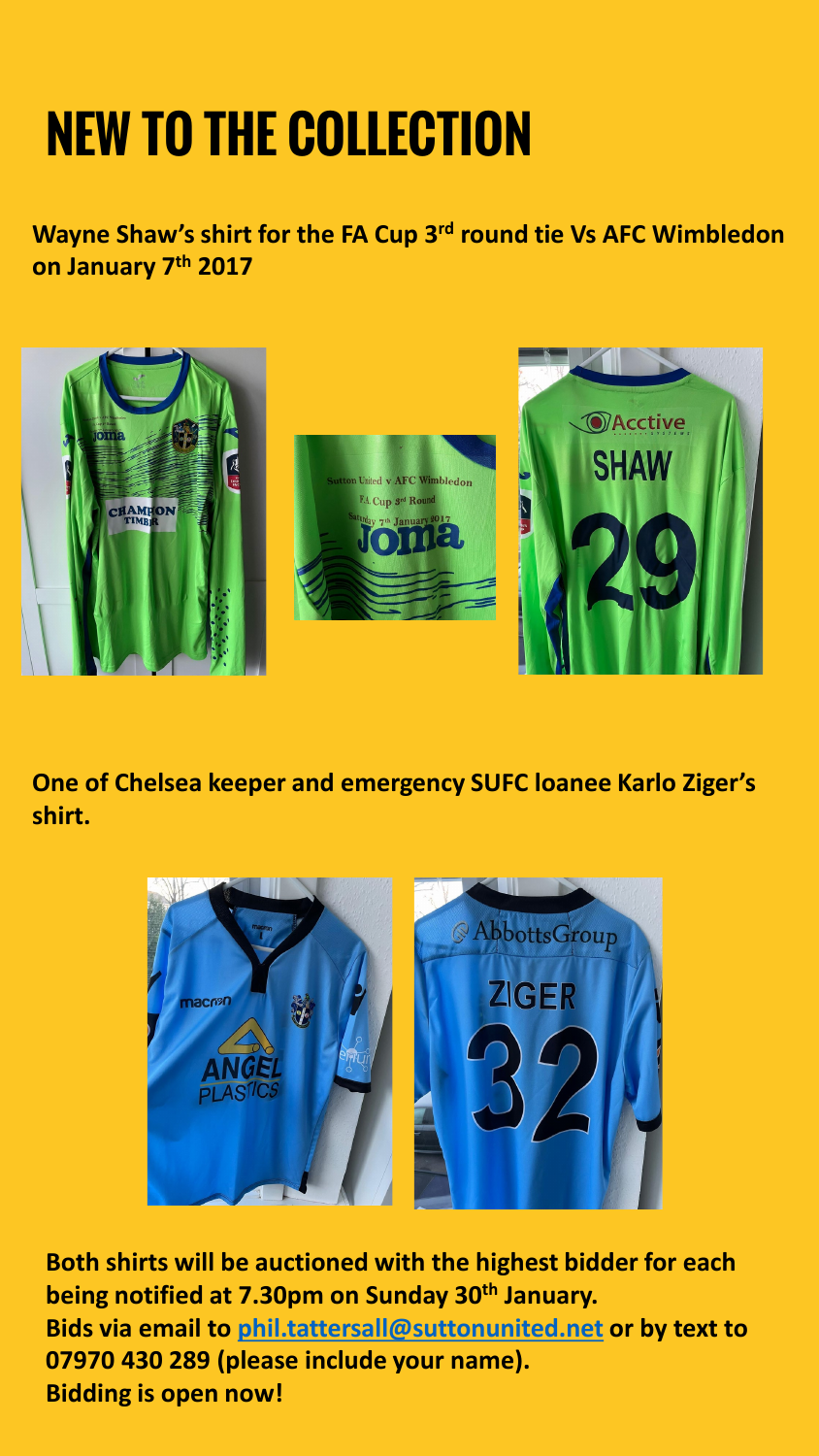# **2021/22 CARABAO CUP SHIRTS**



Player worn shirts from our first ever League Cup tie. In the match away at Cardiff City we wore our black shirts for the very first time. Shirts still available:

Kenny Davis Tobi Sho-Silva Adam Lovatt Ricky Korboa Richie Bennett

Shirts priced at £95

Signing arranged on request.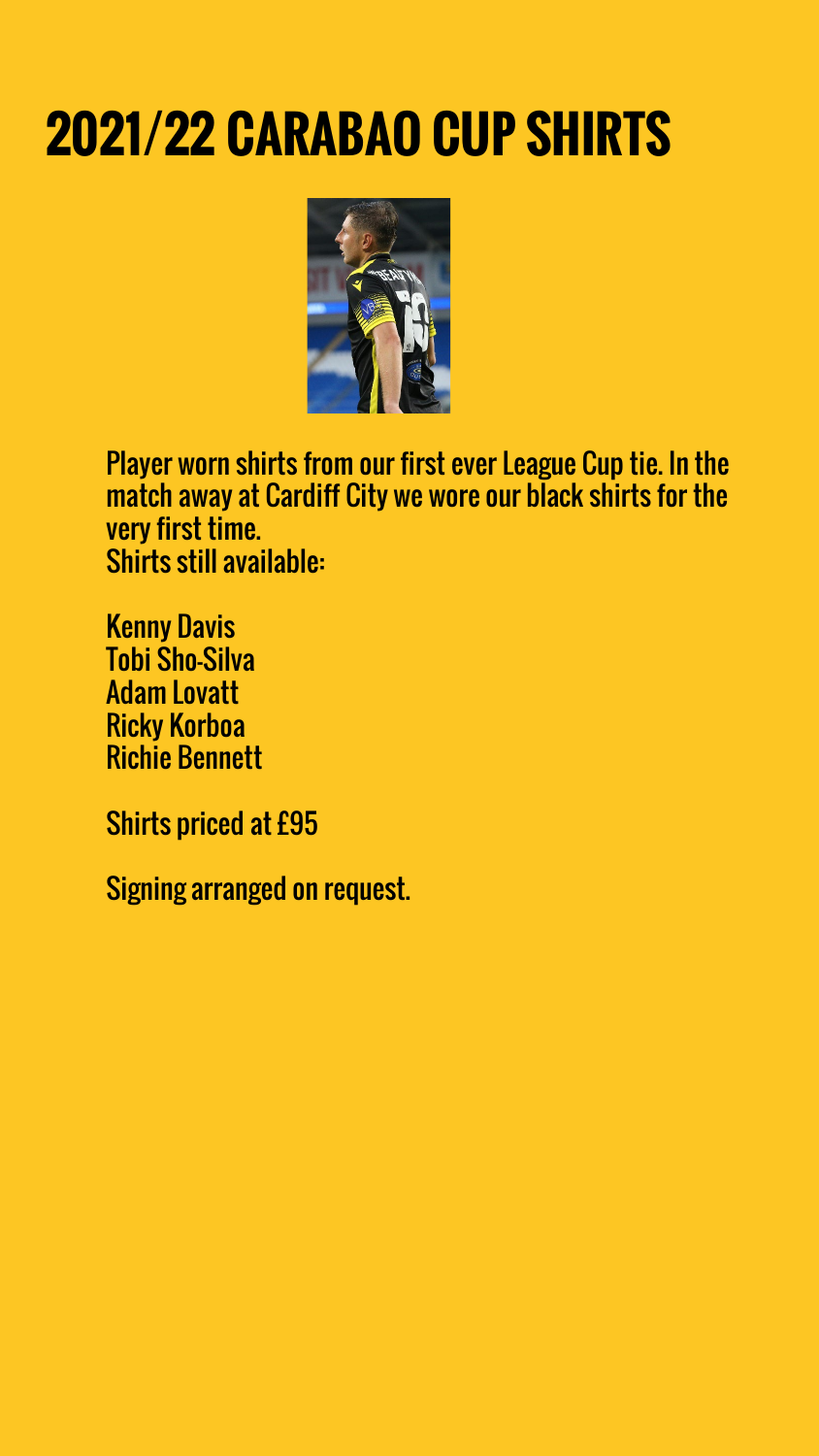### **2020/21 SEASON – THE CHAMPIONS!**



HOME AWAY

CURRENT PLAYERS

Adam Lovatt

Kenny Davis Adam Lovatt Rob Milsom Tobi Sho-Silva Ben Wyatt

#### FORMER PLAYERS

Rhys Browne Callum Kealy Joash Nembhard Aaron Simpson

Wayne Brown Rhys Browne Junior Tiensia

Current player shirts now £50 Former player shirts £35 Shorts/Socks also available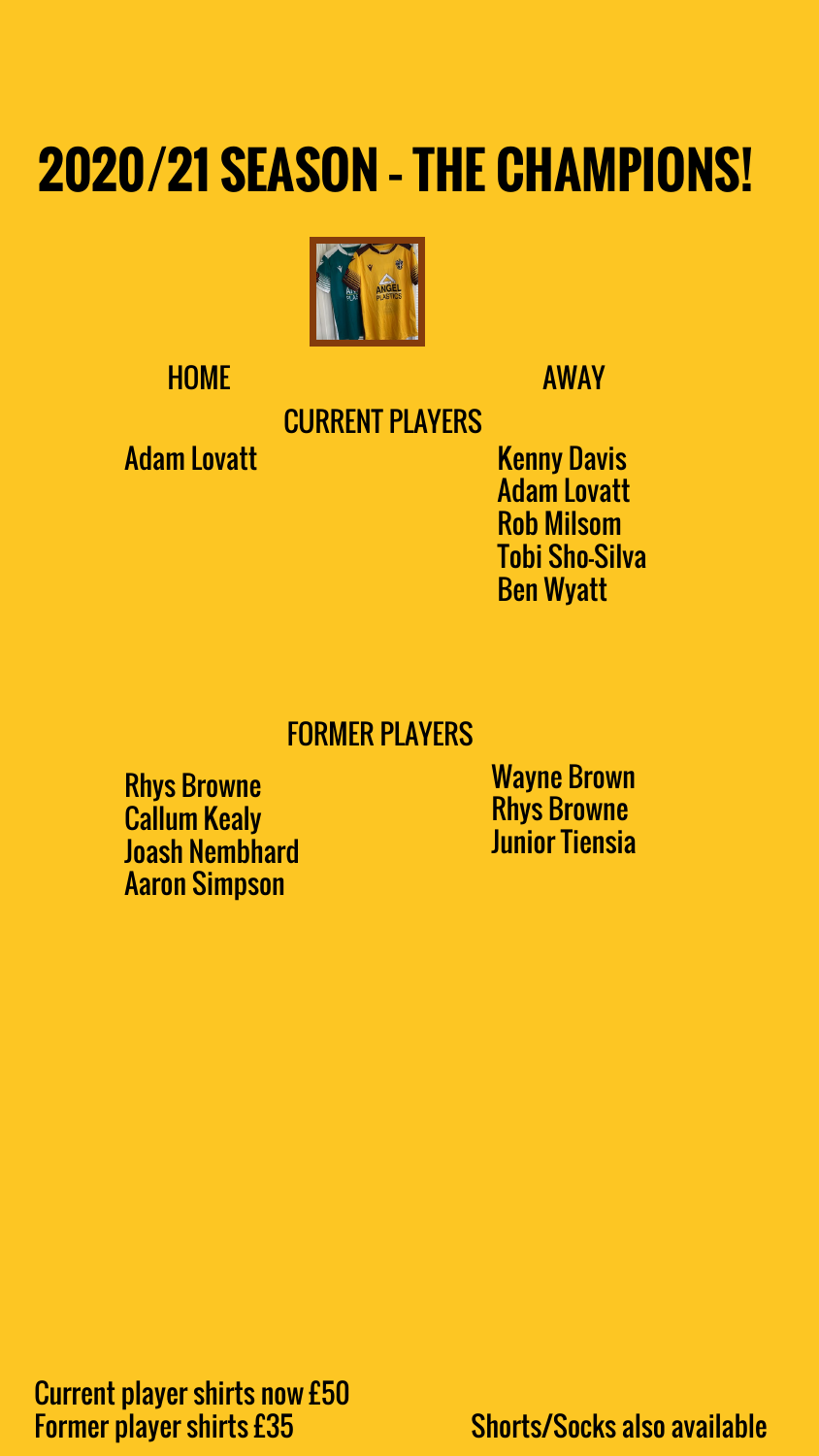### **MACRON, ANGEL PLASTICS 2018-20 CURRENT PLAYERS**



Kenny Davis **Kenny Davis** 

### **FORMER PLAYERS**

Tom Bolarinwa Wayne Brown James Dobson Ryan Green Crossley Lema Jude Mason Bradley Pearce Aswad Thomas Gime Touré Brett Williams

Jonah Ayunga Dean Beckwith Dale Bennett Wayne Brown Jamie Collins James Dobson Callum Kealy Jude Mason Darren McQueen Bradley Pearce Josh Taylor Aswad Thomas Brandon Thomas-Asante Gime Touré Brett Williams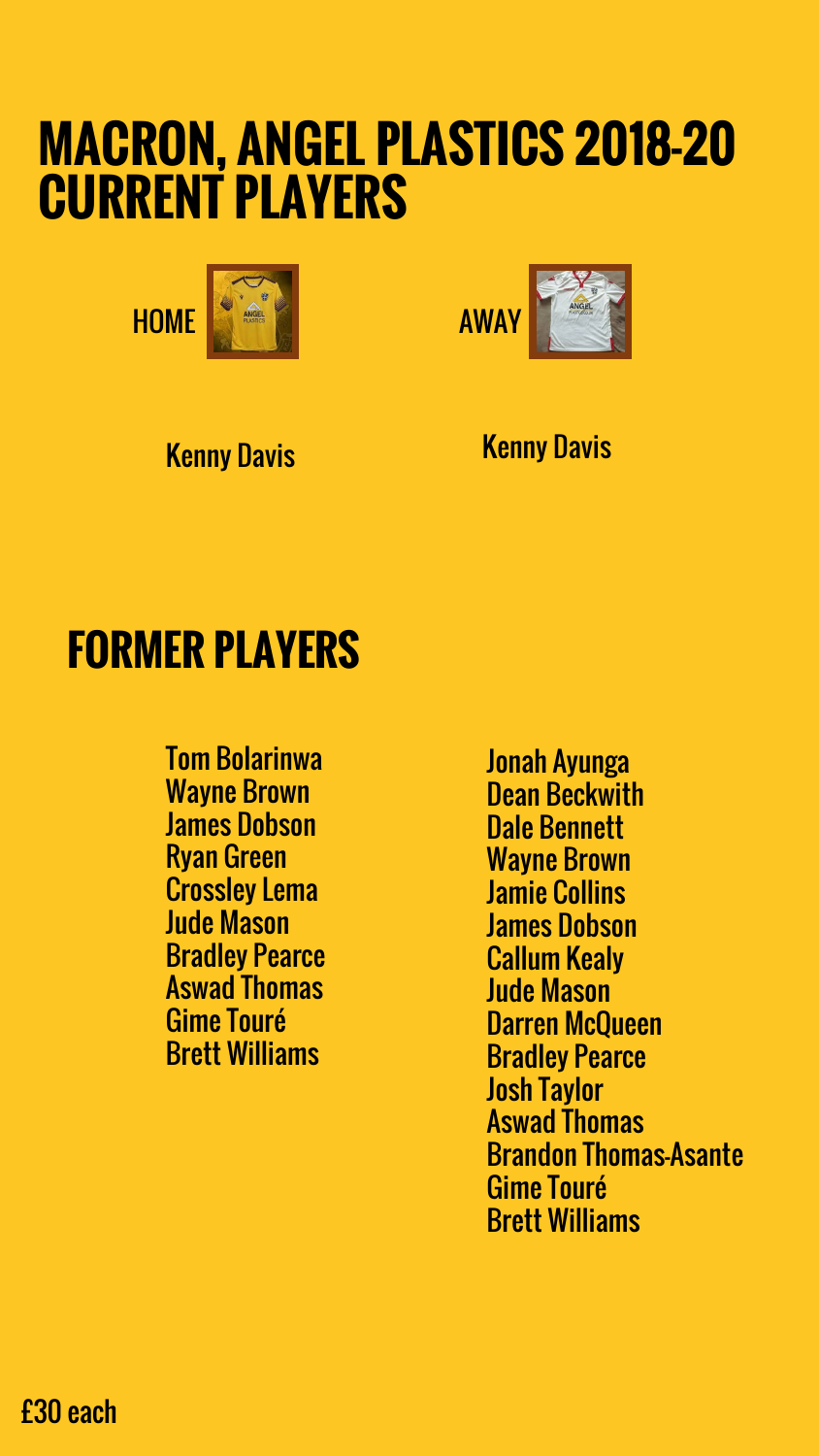# **JOMA, CHAMPION TIMBER, 2016-18**





Dean Beckwith Afolabi Coker Pape Gueye Jack Jebb Anthony Jeffrey Dan Spence Josh Taylor Baboye Traore

Adam Coombes Alfie Egan Moses Emmanuel Pape Gueye Jack Jebb Anthony Jeffrey David Omperon

### **OTHER SHIRTS**

#### **Joma, Angel Plastics 2017 – 18 shirts** Chad Morris

### **Joma, Green Go Waste 2016-17 shirts**

Herson Alves Afolabi Coker Simon Downer Jamie Smith

£20 each